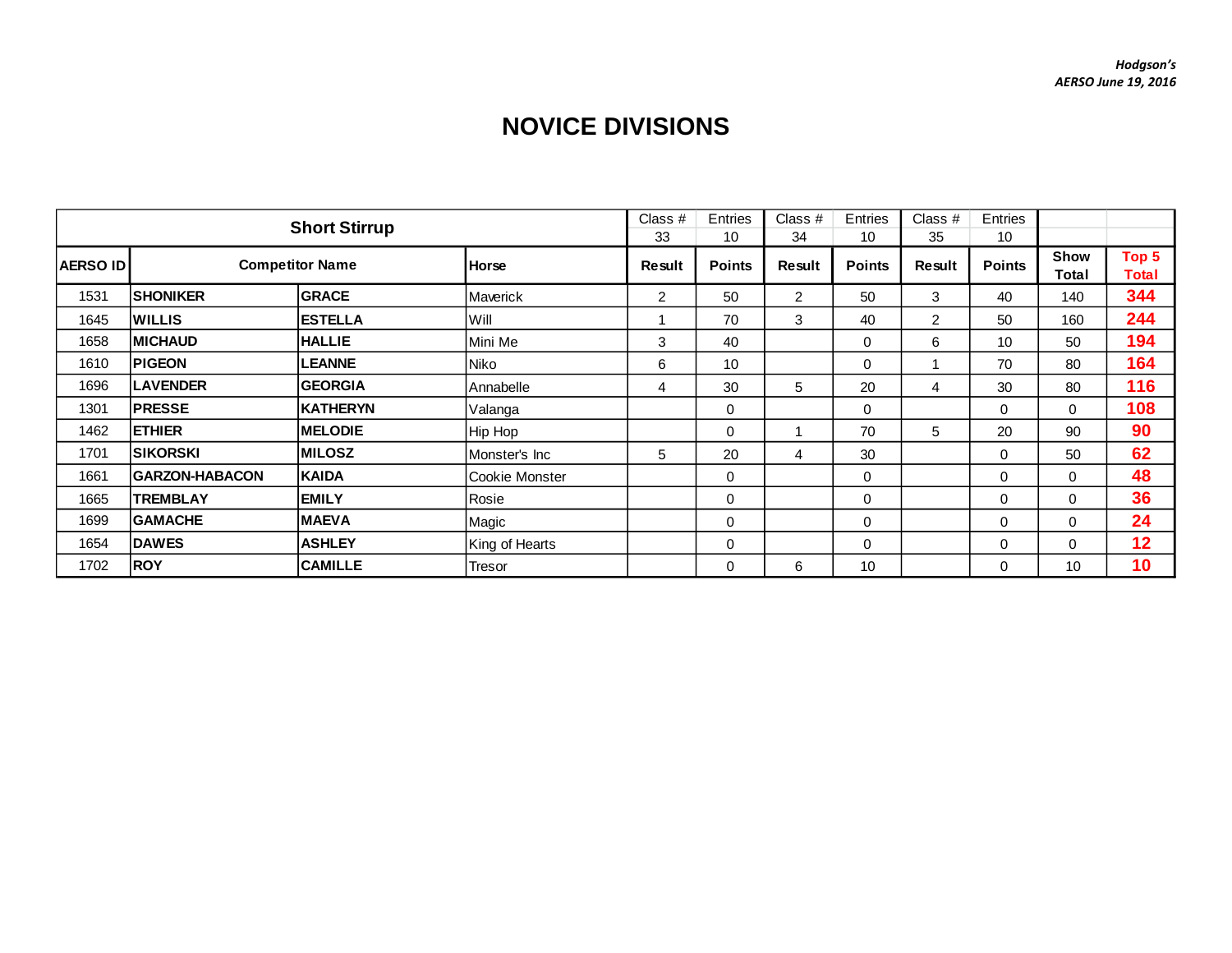## *Hodgson's AERSO June 19, 2016*

|                 | Novice Jr/Am 2'3"      |                    |                        |              | Entries<br>10 | Class $#$<br>37 | Entries<br>11 | Class $#$<br>38 | Entries<br>12 |                             |                |
|-----------------|------------------------|--------------------|------------------------|--------------|---------------|-----------------|---------------|-----------------|---------------|-----------------------------|----------------|
| <b>AERSO ID</b> | <b>Competitor Name</b> |                    | Horse                  | 36<br>Result | <b>Points</b> | Result          | <b>Points</b> | Result          | <b>Points</b> | <b>Show</b><br><b>Total</b> | Top 5<br>Total |
| 1671            | <b>GALLANT</b>         | <b>GABRIELLE</b>   | Petrus                 |              | 70            | $\overline{2}$  | 55            | 5               | 24            | 149                         | 279            |
| 1682            | <b>IMORTON</b>         | <b>ABIGAIL</b>     | DareDevil              | 2            | 50            |                 | 77            |                 | 84            | 211                         | 211            |
| 1583            | <b>GONZALES</b>        | <b>EMMA</b>        | Charly                 | 3            | 40            | 5               | 22            | 6               | 12            | 74                          | 204            |
| 1663            | <b>LEHOUILLER</b>      | <b>SOPHIE</b>      | Alabama                | 4            | 30            | 3               | 44            | 4               | 36            | 110                         | 170            |
| 1673            | <b>KLAUSSE</b>         | <b>CAROLYN</b>     | Betsye                 |              | 0             |                 | $\mathbf 0$   | 3               | 48            | 48                          | 88             |
| 1640            | <b>BIRD</b>            | <b>TAYLOR</b>      | Magic                  |              | $\Omega$      |                 | $\mathbf 0$   |                 | $\Omega$      | $\Omega$                    | 70             |
| 1698            | <b>DEMERS</b>          | <b>CHLOE-JADE</b>  | Beauty                 |              | 0             |                 | 0             |                 | 0             | $\Omega$                    | 70             |
| 1686            | <b>IVARDALAS</b>       | <b>ALEXA</b>       | California Girl        |              | 0             |                 | $\mathbf 0$   |                 | $\Omega$      | $\Omega$                    | 70             |
| 1678            | <b>CROZIER</b>         | <b>VICTORIA</b>    | <b>Bentley</b>         |              | 0             |                 | 0             |                 | 0             | 0                           | 60             |
| 1706            | <b>WOOD</b>            | <b>FAITH</b>       | Bear                   | 6            | 10            | 4               | 33            |                 | $\Omega$      | 43                          | 43             |
| 1664            | <b>IDAOUST</b>         | <b>ANNE-SOPHIE</b> | Maverick               |              | 0             |                 | 0             |                 | 0             | $\mathbf 0$                 | 30             |
| 1608            | <b>BERGERON</b>        | <b>JEANNE</b>      | Tango Nuevo            | 5            | 20            |                 | $\mathbf 0$   |                 | $\Omega$      | 20                          | 20             |
| 1693            | <b>IMCDONALD</b>       | <b>KATELYN</b>     | <b>Midevial Prince</b> |              | $\Omega$      | 6               | 11            |                 | 0             | 11                          | 11             |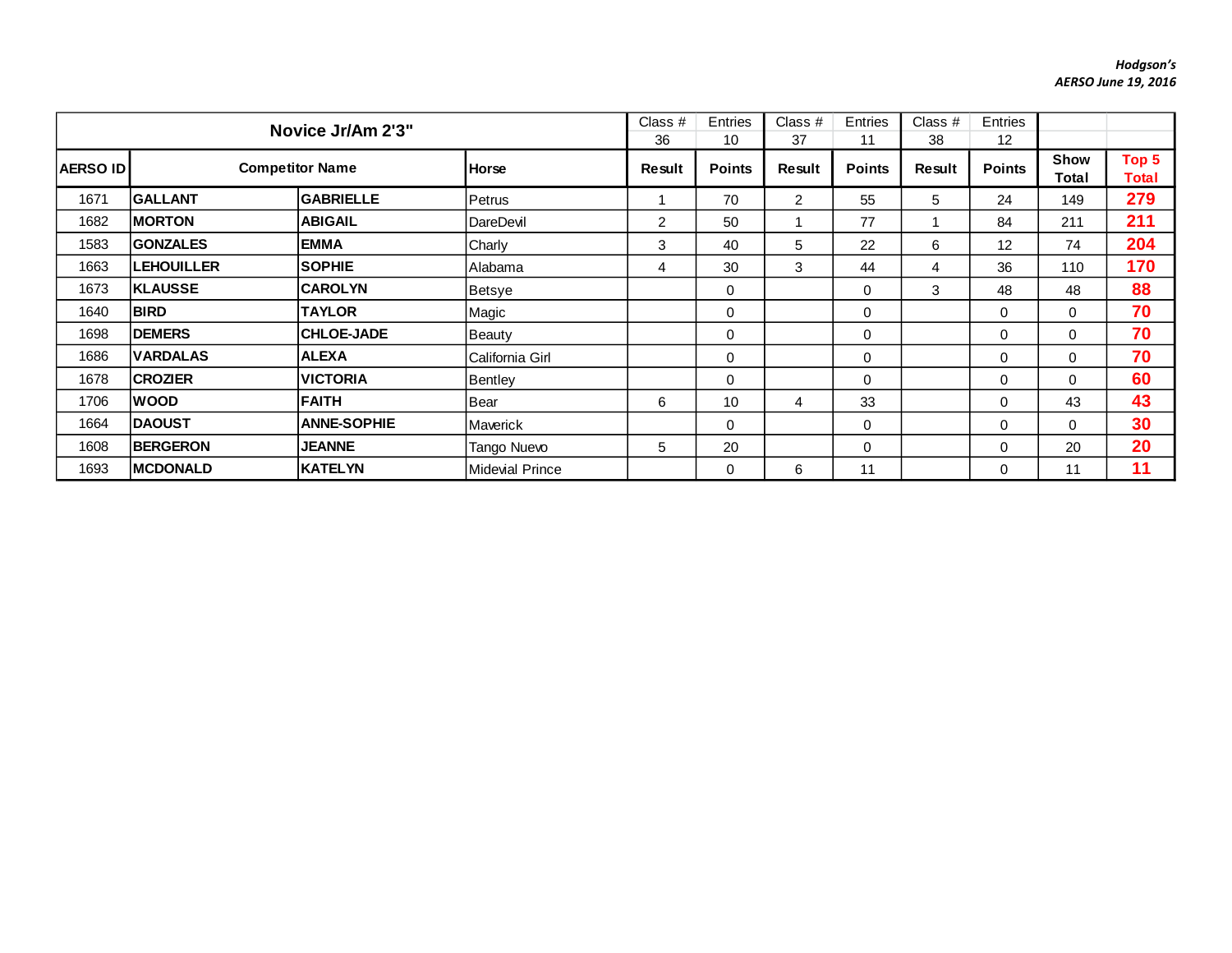## *Hodgson's AERSO June 19, 2016*

|      | Modified Jr/Am 2'6"                       |                  |                 |                | <b>Entries</b><br>9 | Class $#$<br>16 | Entries<br>9  | Class #<br>17  | Entries<br>9  |                      |                |
|------|-------------------------------------------|------------------|-----------------|----------------|---------------------|-----------------|---------------|----------------|---------------|----------------------|----------------|
|      | <b>Competitor Name</b><br><b>AERSO ID</b> |                  | <b>Horse</b>    | Result         | <b>Points</b>       | <b>Result</b>   | <b>Points</b> | <b>Result</b>  | <b>Points</b> | <b>Show</b><br>Total | Top 5<br>Total |
| 1406 | <b>IBRAUSWETTER-DAY</b>                   | <b>ALEXIA</b>    | Henry           |                | 63                  |                 | 63            | 6              | 9             | 135                  | 239            |
| 1411 | <b>IMAILHOT</b>                           | <b>TIFFANY</b>   | Captain Jack    |                | 0                   |                 | $\mathbf 0$   |                | $\Omega$      | 0                    | 168            |
| 1593 | <b>FAILLE</b>                             | <b>ABBY</b>      | Pixie Perfect   | $\overline{2}$ | 45                  | 2               | 45            | 3              | 36            | 126                  | 126            |
| 1697 | <b>IMCCAIG</b>                            | <b>AINSLEY</b>   | Professor Jones |                | $\Omega$            |                 | $\Omega$      |                | $\Omega$      | $\Omega$             | 104            |
| 1149 | <b>IPETKOVIC</b>                          | IIVONA           | California Girl | 6              | 9                   | 4               | 27            |                | 63            | 99                   | 99             |
| 1554 | <b>ICRITICOS</b>                          | <b>ANASTACIA</b> | Night           | 5              | 18                  | 3               | 36            |                | $\mathbf 0$   | 54                   | 86             |
| 1415 | <b>TESSIER</b>                            | <b>JADE</b>      | Flirt           | 4              | 27                  | 6               | 9             | $\overline{2}$ | 45            | 81                   | 81             |
| 1434 | <b>WARE</b>                               | <b>JULIET</b>    | Grace           | 3              | 36                  | 5               | 18            | 5              | 18            | 72                   | 72             |
| 1605 | <b>ISLESSOR</b>                           | <b>KIMBERLEY</b> | Theodore        |                | $\Omega$            |                 | $\mathbf 0$   |                | $\Omega$      | $\Omega$             | 56             |
| 1291 | <b>LORD-MARIANO</b>                       | ISTELLA          | Pearl           |                | $\Omega$            |                 | $\mathbf 0$   |                | $\Omega$      | $\Omega$             | 32             |
| 1219 | <b>BERGERON</b>                           | <b>VALERIE</b>   | Joyce           |                | 0                   |                 | 0             | 4              | 27            | 27                   | 27             |
| 1589 | <b>CHOCHOL</b>                            | <b>CAROLINE</b>  | Wystan          |                | $\Omega$            |                 | $\mathbf 0$   |                | $\Omega$      | 0                    | 24             |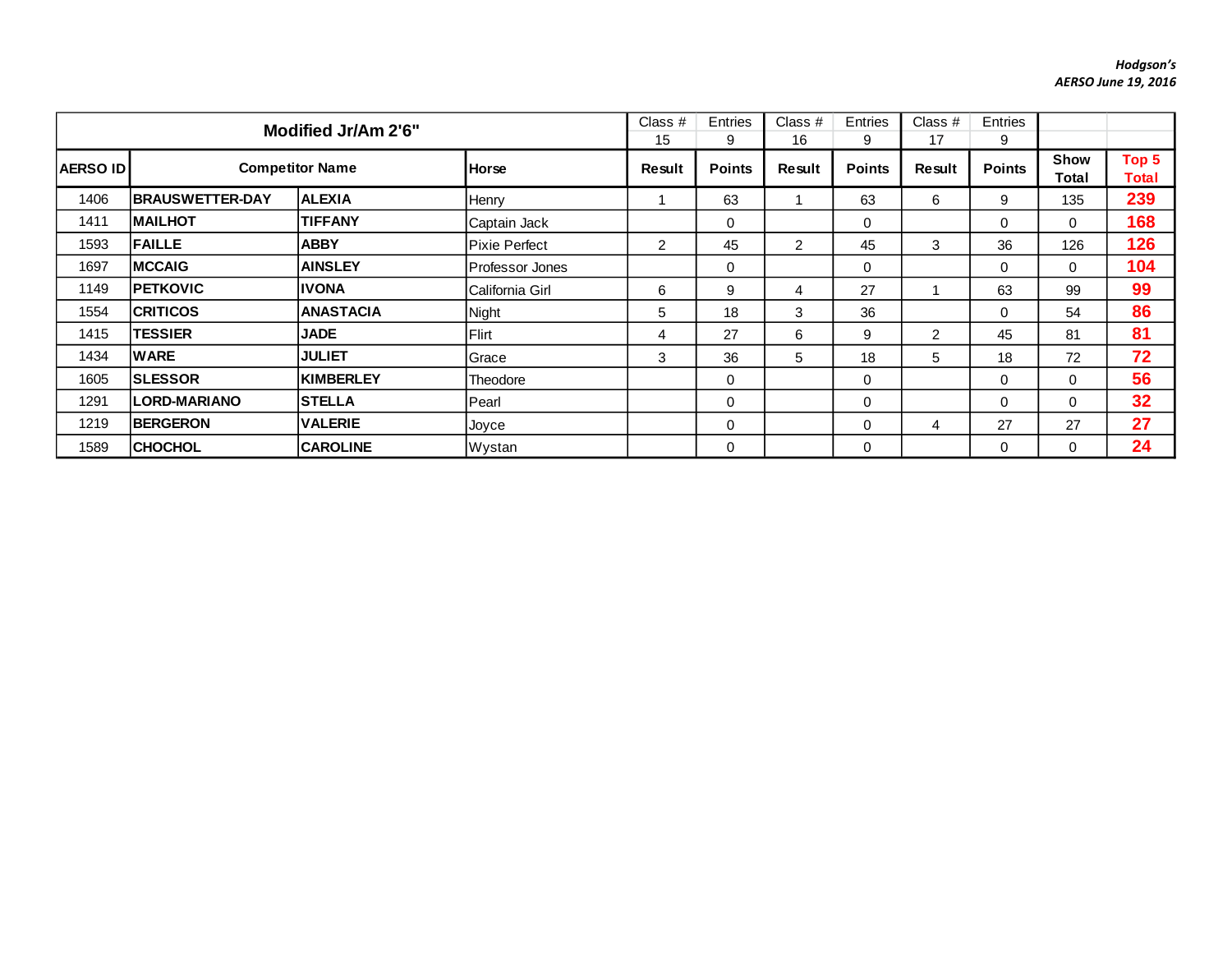## **JUMPER DIVISIONS**

| <b>Pony Jumper</b> |                  |                        | Class $#$<br>40       | Entries | Class $#$<br>41 | Entries       |               |                      |                       |
|--------------------|------------------|------------------------|-----------------------|---------|-----------------|---------------|---------------|----------------------|-----------------------|
| <b>AERSO ID</b>    |                  | <b>Competitor Name</b> | <b>Horse</b>          | Result  | <b>Points</b>   | <b>Result</b> | <b>Points</b> | <b>Show</b><br>Total | Top 5<br><b>Total</b> |
| 1631               | <b>LATREILLE</b> | <b>ANABELLE</b>        | Need for Speed        |         | 49              | 3             | 28            | 77                   | 182                   |
| 1620               | <b>KHARLANOV</b> | <b>IELLEN</b>          | Integrity Kallam      | 5       | 14              | 2             | 35            | 49                   | 116                   |
| 1697               | <b>MCQUAIG</b>   | <b>AINSLEY</b>         | Professor Jones       | 2       | 35              |               | 49            | 84                   | 84                    |
| 1611               | <b>ARGENTIN</b>  | <b>ALEXA</b>           | Al Capone             |         |                 | 5             | 14            | 14                   | 54                    |
| 1604               | <b>SHEDRICK</b>  | <b>ISYLVANNA</b>       | Super Man Sonny       |         |                 |               | 0             | 0                    | 52                    |
| 1306               | <b>NICKSON</b>   | <b>ASHLEY</b>          | Coco                  | 6       |                 | 6             |               | 14                   | 51                    |
| 1604               | <b>SHEDRICK</b>  | <b>ISYLVANNA</b>       | <b>Ambercrombie</b>   | 3       | 28              | 4             | 21            | 49                   | 49                    |
| 1639               | <b>KIRTON</b>    | <b>EMMA</b>            | Irish Park's Burberry | 4       | 21              |               | 0             | 21                   | 21                    |

| <b>Modified Jumper Eq. 85m</b> |                       |                        |                   |               | Entries<br>2  | Class $#$<br>44 | Entries<br>2  |               |                       |
|--------------------------------|-----------------------|------------------------|-------------------|---------------|---------------|-----------------|---------------|---------------|-----------------------|
| <b>AERSO ID</b>                |                       | <b>Competitor Name</b> | <b>Horse</b>      | <b>Result</b> | <b>Points</b> | Result          | <b>Points</b> | Show<br>Total | Top 5<br><b>Total</b> |
| 1251                           | <b>RACETTE</b>        | <b>ALEXANDRA</b>       | Simply Remarkable | 2             | 10            | 2               | 10            | 20            | 90                    |
| 1611                           | <b>ARGENTIN</b>       | <b>ALEXA</b>           | Al Capone         |               | 0             |                 | 0             | $\Omega$      | 32                    |
| 1285                           | <b>QUESNEL</b>        | <b>SEAN</b>            | Gallagher         |               | 0             |                 | $\mathbf 0$   | 0             | 30                    |
| 1492                           | <b>BANFILL</b>        | <b>EBY</b>             | Alice             |               | 14            |                 | 14            | 28            | 28                    |
| 1230                           | <b>LAMOUREUX</b>      | <b>CHLOE</b>           | Onyx              |               | 0             |                 | 0             | $\Omega$      | 24                    |
| 1434                           | <b>WARE</b>           | <b>JULIET</b>          | Grace             |               | 0             |                 | 0             | $\Omega$      | 18                    |
| 1241                           | <b>WILLATE-BATTET</b> | <b>Emilie</b>          | Tenacity          |               | 0             |                 | 0             |               | 6                     |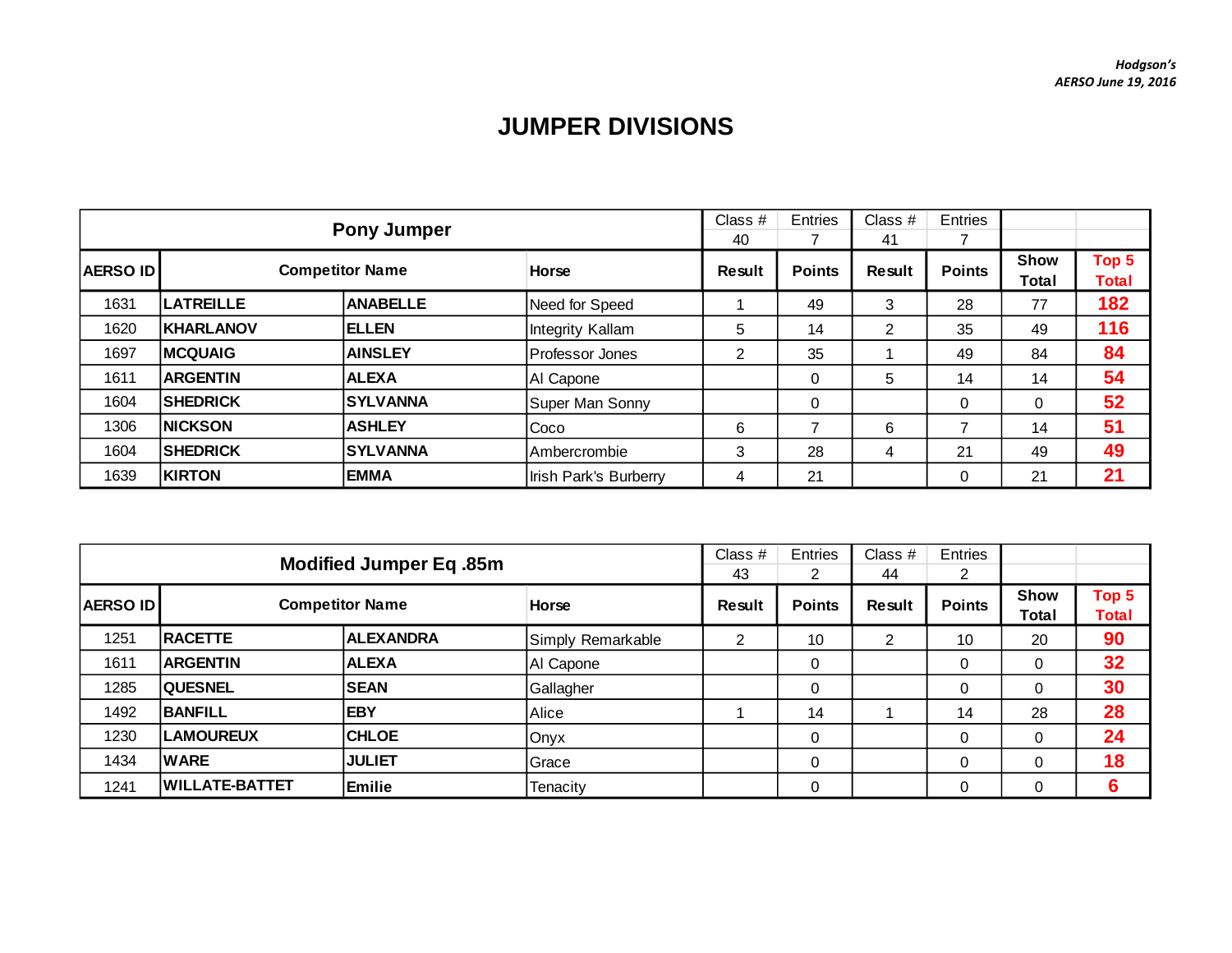|                 | Jumper Eq.90m   | Class $#$<br>45        | Entries<br>18             |        |               |                      |                       |
|-----------------|-----------------|------------------------|---------------------------|--------|---------------|----------------------|-----------------------|
| <b>AERSO ID</b> |                 | <b>Competitor Name</b> | <b>Horse</b>              | Result | <b>Points</b> | <b>Show</b><br>Total | Top 5<br><b>Total</b> |
| 1324            | <b>LANGLOIS</b> | <b>PASCALE</b>         | <b>Golden Opportunity</b> |        | 126           | 126                  | 146                   |
| 1218            | <b>FRANCE</b>   | <b>ARIANE</b>          | <b>Calendar Girl</b>      | 4      | 54            | 54                   | 104                   |
| 1384            | <b>PATEL</b>    | <b>SHYANNE</b>         | Double Take               | 2      | 90            | 90                   | 90                    |
| 963             | <b>DIGNARD</b>  | <b>FREDERIQUE</b>      | <b>Big Bernstein</b>      | 3      | 72            | 72                   | 72                    |
| 1485            | <b>LEGER</b>    | <b>MARIE-EVE</b>       | Lady Capulet              |        | 0             | 0                    | 70                    |
| 1394            | <b>GRAY</b>     | <b>ALEXANDRE</b>       | No Mercy                  | 6      | 18            | 18                   | 58                    |
| 1044            | <b>BELANGER</b> | <b>MAXIM</b>           | Viloma                    | 5      | 36            | 36                   | 36                    |
| 1489            | <b>ST-ONGES</b> | <b>IMELISSA</b>        | Galile                    |        | 0             | 0                    | 30                    |
| 1684            | <b>BARSOUM</b>  | <b>MIKHAEL</b>         | <b>Oliver Altier</b>      |        | 0             | 0                    | 10                    |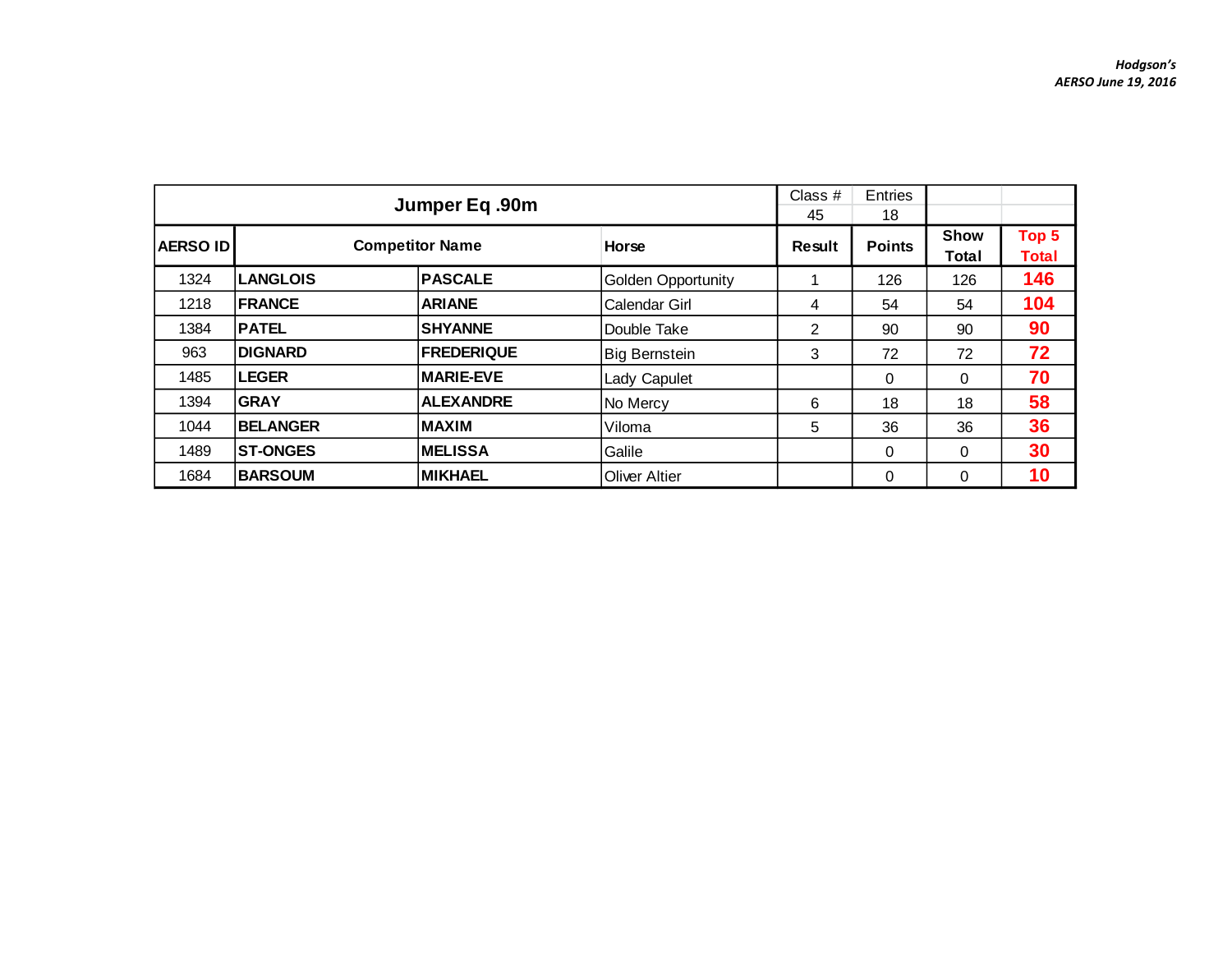|                 | Jumper .90m           |                        | Class $#$<br>46           | <b>Entries</b><br>13 | Class $#$<br>47 | Entries<br>9 |               |               |                       |
|-----------------|-----------------------|------------------------|---------------------------|----------------------|-----------------|--------------|---------------|---------------|-----------------------|
| <b>AERSO ID</b> |                       | <b>Competitor Name</b> | Horse                     | <b>Result</b>        | <b>Points</b>   | Result       | <b>Points</b> | Show<br>Total | Top 5<br><b>Total</b> |
| 1271            | <b>LAFLAMME</b>       | NOÉMIE                 | Nolan                     | 1                    | 91              | 4            | 27            | 118           | 170                   |
| 1394            | <b>GRAY</b>           | <b>ALEXANDRE</b>       | No Mercy                  |                      | $\mathbf 0$     | 2            | 45            | 45            | 110                   |
| 1485            | <b>LEGER</b>          | <b>MARIE-EVE</b>       | Lady Capulet              |                      | $\mathbf 0$     |              | 63            | 63            | 108                   |
| 1684            | <b>BARSOUM</b>        | <b>MIKHAEL</b>         | <b>Oliver Altier</b>      |                      | $\Omega$        |              | $\Omega$      | $\Omega$      | 103                   |
| 1023            | <b>WHELAN</b>         | <b>JILLIAN</b>         | Chesterfield              | 2                    | 65              | 5            | 18            | 83            | 83                    |
| 1324            | <b>LANGLOIS</b>       | <b>PASCALE</b>         | <b>Golden Opportunity</b> | 4                    | 39              |              | 0             | 39            | 63                    |
| 1255            | <b>LEGRAND</b>        | <b>MANON</b>           | Lady                      |                      | $\Omega$        |              | $\Omega$      | $\Omega$      | 59                    |
| 1218            | <b>FRANCE</b>         | <b>ARIANE</b>          | Calendar Girl             | 3                    | 52              |              | 0             | 52            | 52                    |
| 943             | <b>DAOUST CREVIER</b> | <b>EMILIE</b>          | <b>French Riviera</b>     |                      | $\Omega$        | 3            | 36            | 36            | 36                    |
| 1044            | <b>BELANGER</b>       | <b>MAXIM</b>           | Viloma                    | 5                    | 26              |              | $\Omega$      | 26            | 26                    |
| 985             | <b>FAJZEL</b>         | <b>HANNAH</b>          | Davidoff                  |                      | $\Omega$        |              | 0             | $\Omega$      | 18                    |
| 1203            | <b>RAYMOND</b>        | <b>TANYA</b>           | <b>Fancy Face</b>         | 6                    | 13              |              | $\Omega$      | 13            | 13                    |
| 1611            | <b>ARGENTIN</b>       | <b>ALEXA</b>           | Al Capone                 |                      | $\Omega$        | 6            | 9             | 9             | 9                     |
| 1621            | <b>ARNOLD</b>         | <b>KAYLA</b>           | Lunnson Poco Pine         |                      | $\Omega$        |              | $\Omega$      | 0             | 8                     |

|                                           | Jumper 1.0m     |                 | Class $#$<br>48 | <b>Entries</b><br>3 | Class $#$<br>49 | Entries<br>3  |               |                             |                       |
|-------------------------------------------|-----------------|-----------------|-----------------|---------------------|-----------------|---------------|---------------|-----------------------------|-----------------------|
| <b>Competitor Name</b><br><b>AERSO ID</b> |                 |                 | <b>Horse</b>    | <b>Result</b>       | <b>Points</b>   | <b>Result</b> | <b>Points</b> | <b>Show</b><br><b>Total</b> | Top 5<br><b>Total</b> |
| 1218                                      | <b>IFRANCE</b>  | <b>ARIANE</b>   | Calendar Girl   | ⌒                   | 12              | 3             | 12            | 24                          | 84                    |
| 1489                                      | <b>ST-ONGES</b> | <b>IMELISSA</b> | Galile          |                     | 15              |               | 21            | 36                          | 76                    |
| 985                                       | <b>FAJZEL</b>   | <b>HANNAH</b>   | Davidoff        |                     | 0               |               |               |                             | 60                    |
| 1425                                      | <b>JOHNSON</b>  | <b>CHLOE</b>    | Pink Lily       |                     | 21              | ∠             | 15            | 36                          | 36                    |